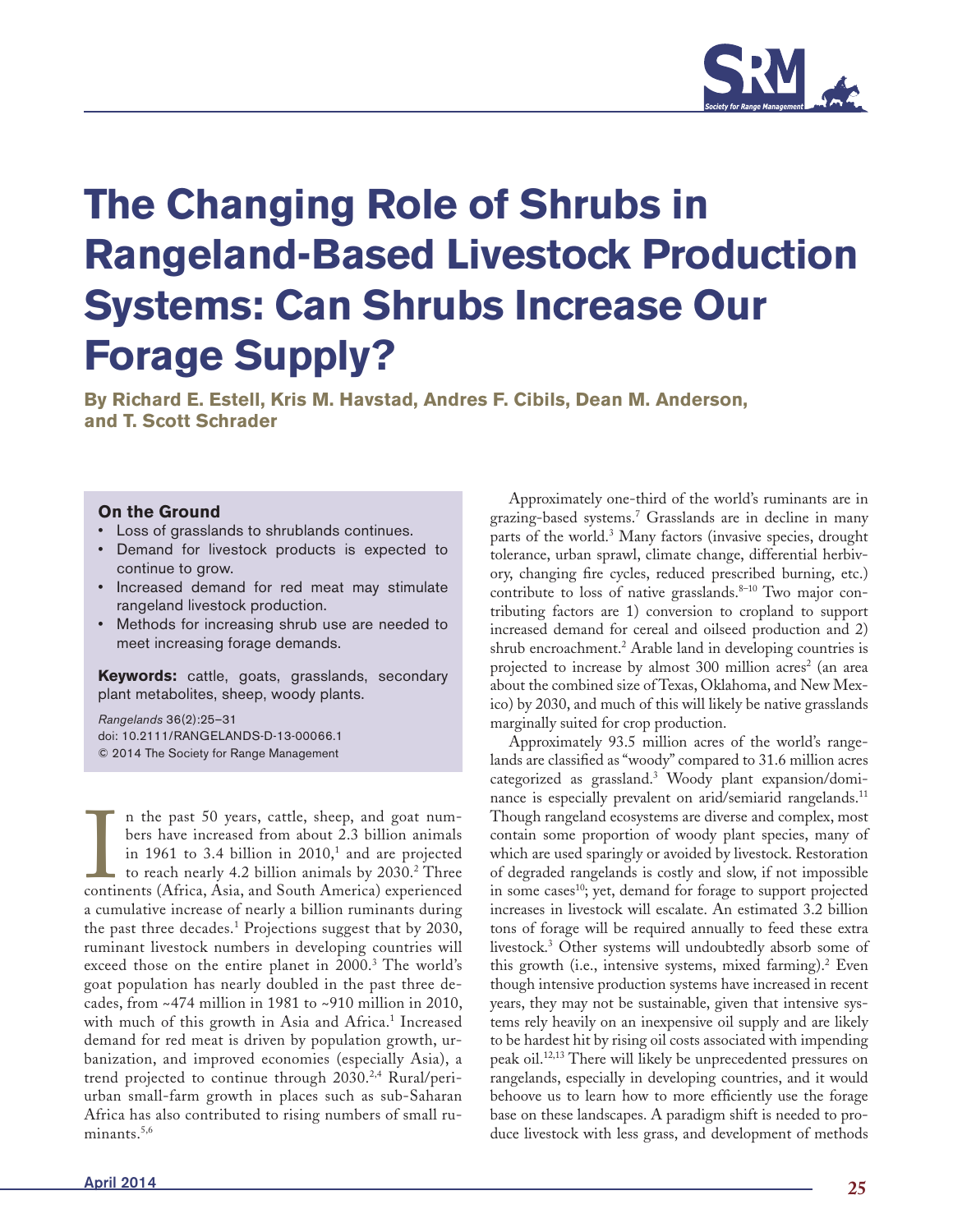to safely and sustainably use woody species as forage is one element of that shift.3

# **Current US Situation**

As in most of the world, many US rangelands are degraded to some extent and contain some proportion of woody species. Approximately 426.4 million acres of the continental United States are considered "shrub/scrub" while 288.8 million acres are classified as "grassland/herbaceous"14 (Fig. 1). "Shrub/ scrub" comprises nearly 35% of the 17 western states (Fig. 1).

In contrast to global trends, livestock inventories have actually decreased to varying degrees during the past few decades in developed countries.<sup>1</sup> In the United States, total cattle numbers have declined by about  $29\%$  ( $>38$  million head) since peaking in 1975, and are currently at their lowest point since 1952.1,15 Sheep decreased from 14.5 million to 5.6 million in the United States during the same timeframe.1 Though grazing has been the primary historical use of western rangelands, competing uses (e.g., oil/gas, recreation, wildlife, timber, grazing) and decreased profitability have caused



Figure 1. Land cover for the continental United States and 17 western states based on an assimilation of land cover classes into one of six cover classification types or "other."<sup>14</sup>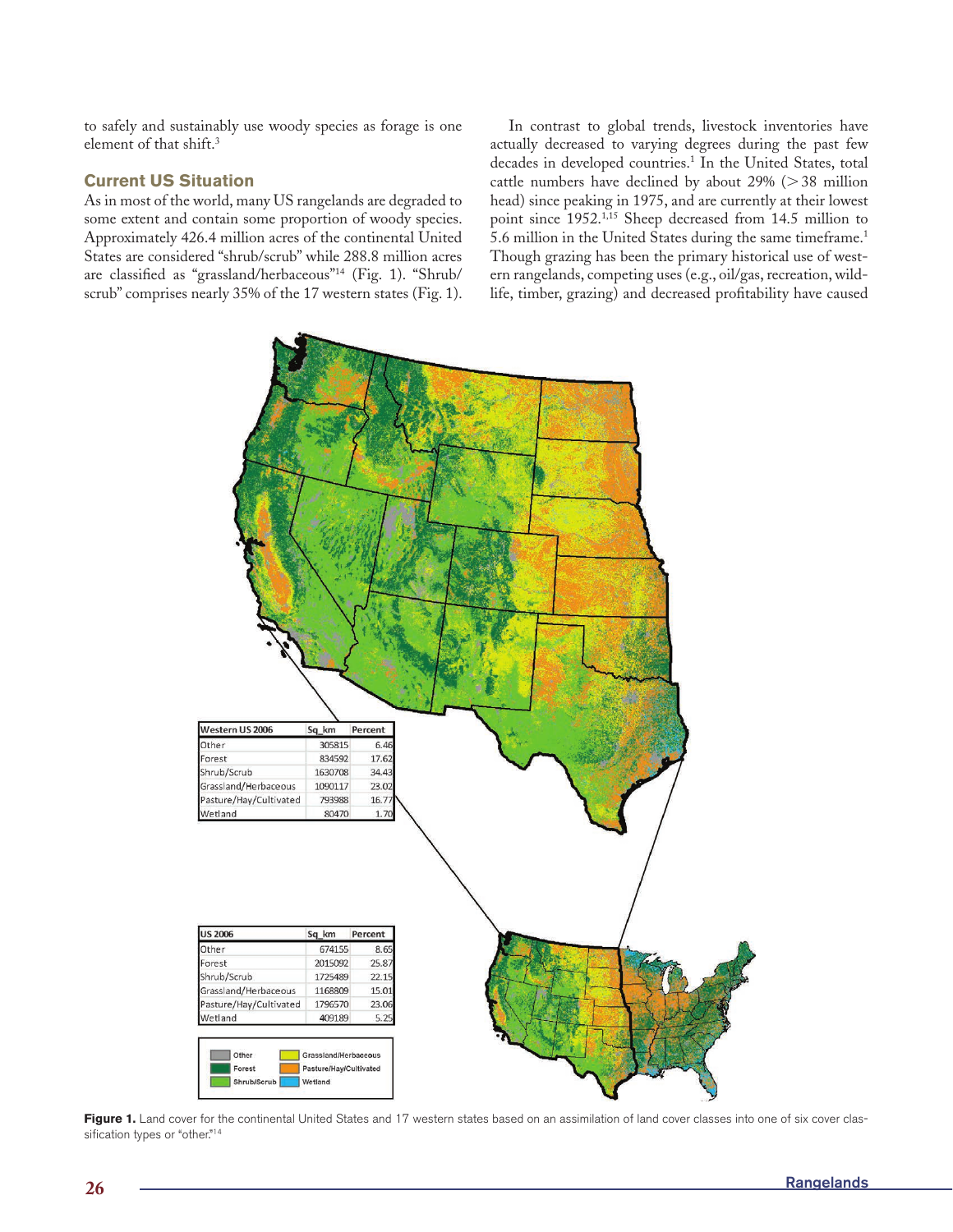

**Figure 2.** Permitted vs. used animal unit months (AUMs) in the Las Cruces BLM grazing district between 2002 and 2011.19 2011 data include only first half of year.<br> **Figure 3.** Cattle numbers entering US feedlots in different weight place-<br>  $\frac{1000}{2} + \frac{1000}{2}$ 

a decline in livestock numbers in recent years.16 Part of the decrease on western rangelands between the 1970s and now is due to a paradigm shift in management strategies from investing in land improvements geared to increase production per acre (brush control, seeding, fencing, etc.) to increasing efficiency of individual animals (e.g., adapted biotypes, conservative stocking, decreased supplementation, stringent culling, reduced predation, technology for improved distribution, etc.) in an attempt to minimize financial risk triggered by rising costs relative to return on investment.16 This transition from high to low input strategies represents a shift from primarily agronomic (forage production) to animal-based (nutrition, genetics, behavior) approaches.<sup>17</sup>

On public lands, stocking rates have decreased by more than 50% between 1954 and 2012, from 18.2 to 8.9 million animal unit months (AUMs).<sup>18</sup> Grazing allotments on public lands have not been fully stocked at permitted levels in many areas. For example, only 50–75% of the allotted AUMs in the Las Cruces Grazing District (603 allotments in six counties in southern New Mexico) were used in any year during a 10-year span<sup>19</sup> (Fig. 2). Reduced stocking requests are due to several factors, but less available forage and lower profitability are likely contributors.

The current pattern of decreasing livestock numbers in developed countries and specifically in the western United States could reverse given increasing demands coupled with global economic changes and rising energy costs (and consequently feed costs).<sup>13</sup> Combined with shrinking resources and potential weather extremes (e.g., drought), these factors will likely place further demands on existing rangelands. While pressures are expected to be especially pronounced in developing countries, these economic scenarios could stimulate rangeland beef production in the United States.<sup>17</sup> Recent trends in US cattle confinement operations indicate heavier entry weights<sup>15</sup> (Fig. 3). Placement of animals  $>800$  pounds into feedlots has steadily increased while placement of cattle between 600 and 800 pounds has steadily declined during the past decade. While many factors (drought, prices, etc.) af-



ment categories between 1996 and 2012 (operations  $>$  1000 head).<sup>15</sup>

fect placement weights, a major factor is an attempt to reduce feed costs. Stocker/backgrounding programs on improved pastures, wheatgrass, etc. currently supply much of the forage needed to achieve these heavier weights. However, given the competition for a finite land base and water resources coupled with the projected increased demand for red meat, a trickle down effect may be a greater reliance on efficiently utilizing alternative rangeland forages in the United States.

#### **Specific Considerations on Shrub Use**

Amount of woody plant use by livestock is determined by many factors (e.g., plant species, animal species, phenology, availability of other forage), but is typically low and/or sporadic. Impediments to increased woody plant use include both physical and chemical elements. This section will focus on chemical deterrents.

Plant secondary metabolites (PSM) are often abundant in shrubs, and can affect not only palatability and intake, but also behavior, physiology, digestion, and rumen function. Negative effects depend on the specific chemical, the amount eaten, and other diet constituents. Because of these constraints, livestock often avoid a potentially valuable nutrient source. How can we 1) overcome effects of PSM/toxins on metabolism and 2) change relative preference vs. other more desired forage? The answers are manyfold, but most involve some aspect of 1) using the appropriate animals for the landscape and 2) increasing individual performance. Some of these solutions are intuitive, while others are less obvious.

One approach is to capitalize on inherent animal genetics by matching animals (species, breeds, or individuals) to landscapes. Goats are more adept browsers than cattle and sheep, which may partly explain the global goat population explosion, averaging more than 4.5 million head per year added to the planet during the past 30 years.<sup>1</sup> Exotic heritage livestock breeds that evolved in shrubby conditions and contain isolated gene pools may provide genetic material for developing shrub consumers.20 Specific animals (outliers) in a population with genetic predisposition for shrub consumption may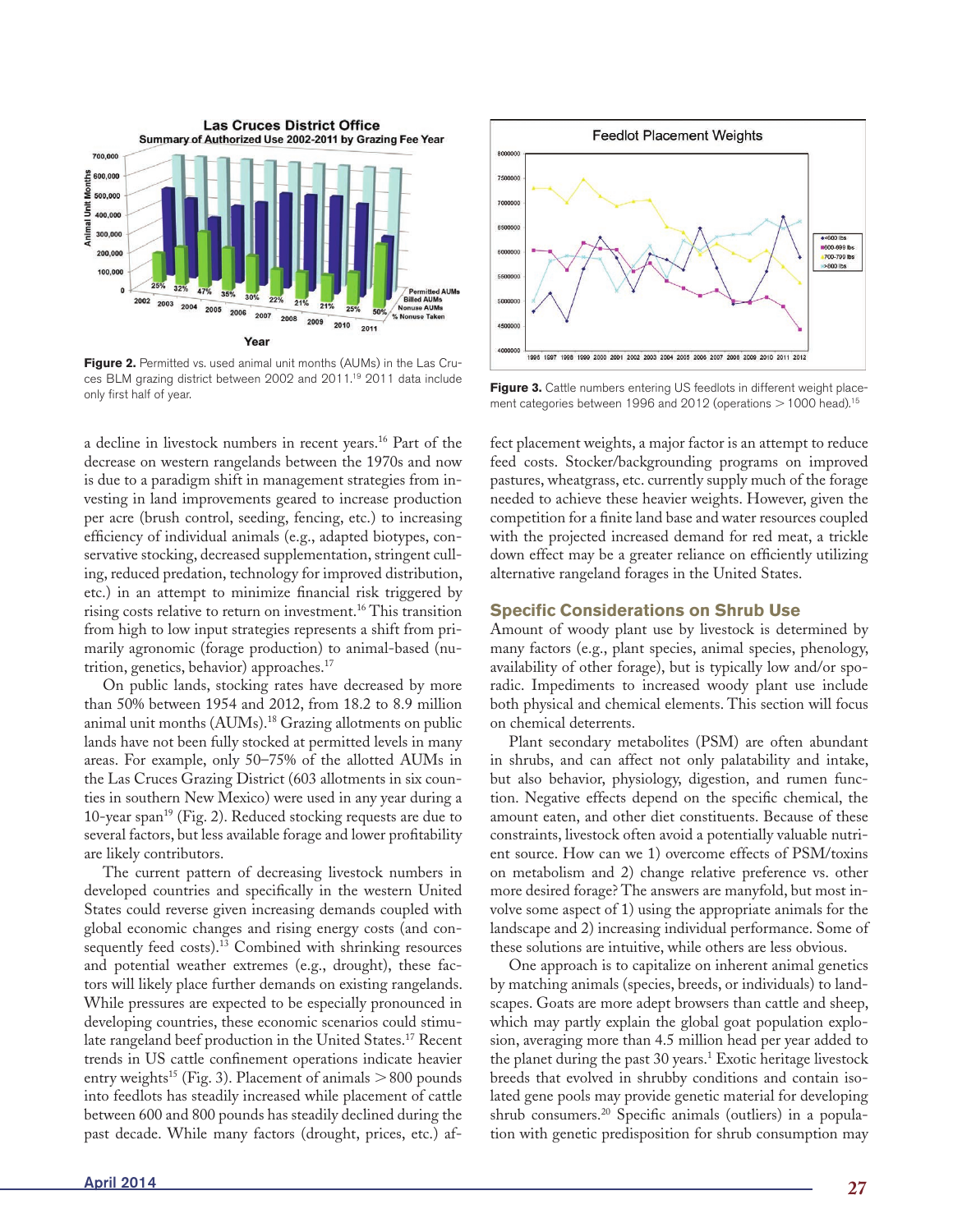be identified and used to develop shrub eaters. Heritability of sagebrush (*Artemisia tridentata*) intake by sheep and ashe and redberry juniper (*Juniperus ashei* and *J. pinchotii*) by goats was 25–28 and 13%, respectively.<sup>21,22</sup> Although heritability of shrub consumption is in the moderate to low range, potential exists for improvement. Progress would likely be slow, but it would be a low-cost approach for increasing shrub intake.

A second potential avenue for stimulating shrub intake concerns the physiology of detoxification. Animals with a predisposition for eating shrubs may provide clues (e.g., blood metabolites) about indicators for detecting shrub eaters. Sheep dosed with a dominant sagebrush terpene (1,8-cineole) stopped eating in response to elevated blood concentrations and resumed eating after levels dropped.23 Similarly, goats selected for high or low juniper intake differed pharmacokinetically; a terpene dose representing 30% dietary juniper resulted in more camphor in the blood of low juniper eaters (i.e., less efficient clearance), suggesting camphor may be a good marker of consumption of some woody species.<sup>24</sup> Campbell and colleagues<sup>24</sup> suggested challenging animals with camphor might be a way to identify animals for genetic selection. This method could possibly be generalized to different landscapes by choosing site-appropriate chemical challenges to determine suitable markers. Alternatively, markers of detoxification may be discovered through systematic searches of blood metabolite profiles of animals fed shrubs or isolated chemicals. Liver enzyme assays and gene expression techniques that identify genetic markers may help us recognize animals with increased detoxification capabilities.25 Transfer of genetic material from species able to cope effectively with PSM to the animal itself or to rumen bacteria is another potential mechanism for encouraging shrub use. A common theme is that these methods capitalize on unique attributes of outliers and unusual (or adapted) populations. Making these technologically intensive approaches a reality would be expensive initially but would permit more rapid progress.

A third practical way to improve shrub intake involves use of supplements and additives. Replenishing nutrients used to metabolize toxins can increase intake of woody plants.26,27 For example, protein supplementation can bind/deactivate certain types of PSM, help maintain acid/base balance, and provide precursors for detoxification pathways.28,29 Additives such as charcoal and polyethylene glycol (PEG) have been shown to interfere with absorption of PSM and increase intake of certain shrub species.30,31 PEG has been particularly effective in improving intake of shrubs containing tannins.32,33 Decreases in several plasma amino acids were observed after consumption of one-seed juniper plus quebracho tannin, and many of those amino acids were restored when PEG was added to the diet.34 Because animals can increase tolerance to PSM over time through mechanisms such as microbial adaptation and enzyme induction, 35,36 techniques may be developed (i.e., inoculants, antibodies, etc.) for increasing tolerance to woody plants and/or desensitizing naive animals to new landscapes. Strategic use of supplements and additives is an approach that is readily available but more expensive and labor-intensive.

A fourth aspect of increasing intake of woody plants relies on principles of animal behavior. Animals sometimes regulate intake of PSM by adjusting rate and/or pattern of eating (e.g., frequency, amount, time between eating bouts, changing locations, etc.) based on feedback from blood PSM/metabolites.37,38 Some of these behaviors (e.g., diet switching/mixing) increase diet breadth and can dilute intake of a specific PSM and increase diet complementarity (diets containing multiple PSM that are detoxified by different mechanisms and pathways) and ultimately increase total intake.<sup>39,40</sup> Training animals to increase diet breadth<sup>41</sup> is a potential mechanism to increase shrub consumption when complementary PSM profiles exist on a landscape. Animals may be conditioned to learn to eat foods they would normally avoid by limiting familiar foods and by optimizing factors such as diet quality and sequence and timing of feeding.42–44 However, behavior modification has met with only limited success under field conditions, likely because of the complexity and constantly changing nature of plant communities and chemical signals that animals must process.45,46 When production systems are compatible, small improved pastures or strategically seeding arid-adapted plants might allow for increased shrub intake by improving complementarity, capitalizing on sequence of PSM intake, etc. In systems where animals are penned at night or herded, changing sequence and meal patterns (from within-day to over season) may improve the balance of PSM consumption. While these options have limited application, specialized programs in which high inputs are more tolerated and small farms in developing countries that rely heavily on crops and residues may benefit from such strategies. In general, behavioral manipulation approaches are site-specific, with cost of implementation depending primarily on existing facilities.

High-density stocking and rapid rotation may allow ruminants to learn to incorporate less-preferred forages in their diet because selectivity is reduced and animals can more easily discern the benefits of complementary diets consumed close together in time.47,48 For example, goats spent more time browsing juniper vs. herbaceous species in high- vs. lowdensity treatments<sup>49</sup> and sheep increased sagebrush browsing with increased animal density and time of exposure.<sup>50</sup> Whether high-density stocking and mixed-species grazing can encourage shrub use without harm to the herbaceous understory is another question that depends on many factors (e.g., pasture condition, animal and plant species, etc.). Added to the complexity is the fact that a variety of PSM exist, and their concentrations vary temporally and spatially within and among plant species. Clearly, systems that maximize shrub use and minimize PSM consequences while maintaining the herbaceous component are needed. Again, these are approaches that can be inexpensive to implement, depending on management objectives and existing facilities.

New paradigms that involve more finely regulated feeding may be useful for optimizing woody plant use by integrating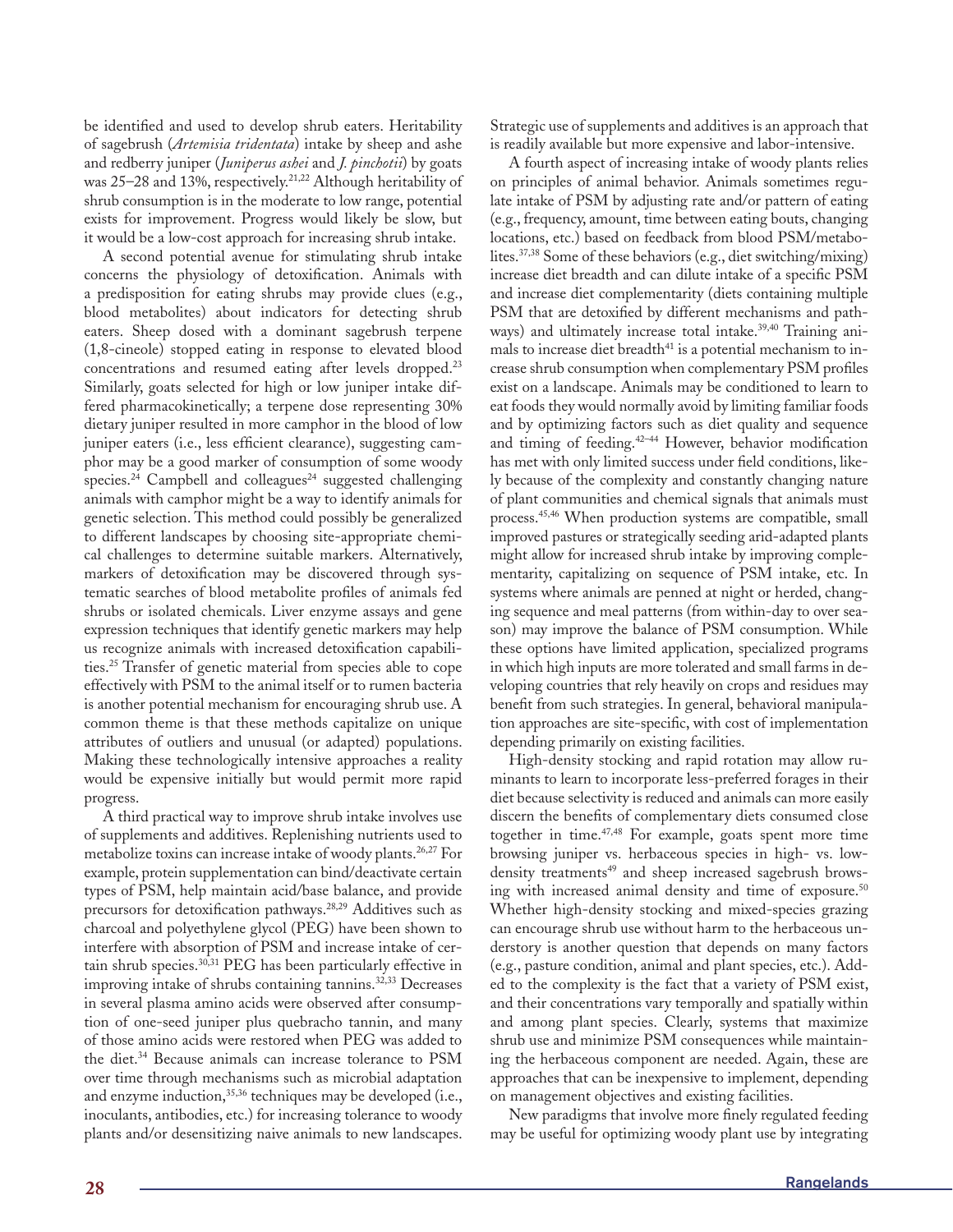concepts of diet mixing and dilution of PSM. Local knowledge from small farmer/herder practices in developing countries that has accumulated through history may be useful. For example, shrub harvesting (hand-harvesting, mowing, etc.) and preservation (stacking, ensiling, fodder) methods used in small scale operations could be incorporated into shrub feeding programs. Many of these methods allow PSM to volatilize or degrade (a strategy similar to rodent caching) and improve quality. Air-dried redberry juniper had lower monoterpene levels than fresh material and could be substituted for cottonseed hulls as the roughage source in feedlot diets without reducing long-term intake or gain by lambs.<sup>51</sup> Replacing wheat straw with pine bark (containing  $>10\%$  condensed tannins) at up to 30% of the diet increased intake and average daily gain and decreased fecal egg counts of goats.<sup>52</sup> Mixing woody plants/plant parts with other feeds and residues in finely tuned feeding systems to dilute PSM and capitalize on complementarities may have utility in a variety of situations, particularly since much of the onus for meeting increased demand for red meat will be placed on developing countries, many of which utilize mixed farming systems that incorporate crop residues and nontraditional harvested forages.2,6 The economics of such practices would be site-specific and a trade-off would exist between cheap feed and increased labor. Changes in the prevailing economics of livestock production in developed countries could make these approaches more attractive in the United States. Strategies for increasing shrub use could be important for rural communities to adapt to changing climate and shrub cover and for the livestock industry to adapt to predicted growth.

It is noteworthy that consumption of PSM prevalent in woody plants can benefit animal health (e.g., antiparasitic) in small doses in certain situations.<sup>48,53</sup> Condensed tannins have been shown to improve protein status<sup>54</sup> and terpenes can positively influence fermentation and decrease methane production.55,56 The potential beneficial environmental impacts of consuming PSM-containing shrubs (i.e., reduced methane and ammonia release) are intriguing and could stimulate research (and funding) on enhancing shrub intake as a means of mitigating effects of increased livestock numbers on climate change.

## **Summary**

Clearly the goal of increasing use of woody species is daunting, given the fact that they typically contain PSM and are often unpalatable, especially when alternatives exist or if animals have previously experienced negative feedback. At best, traditional rangeland livestock eat minimal amounts for short times when they have other options. Progress has been slow in developing mechanisms for encouraging shrub use for a variety of reasons. Until recently, there was plenty of grass, less shrub encroachment, a lower human population, and less consumer demand. That animals typically avoided woody plants (and why) was unimportant. Range nutrition research was geared toward the study of dietary habits and production systems rather than changing feeding behavior. As grass has

are far from ready to efficiently extract nutrients from this vast resource. **References**

1. [FAO] Food and Agriculture Organization of the UNITED NATIONS. 2013. FAOSTAT statistical database. http://faostat.fao.org/site/573/default.aspx#ancor. Accessed 1 May 2013.

become in shorter supply globally, interest in shrub use has increased. Progress has also been hindered by site-specificity; many factors cause animals to avoid plants to varying degrees. Landscapes and the plants within vary in infinite and constantly changing permutations of chemical profiles and concentrations. Nevertheless, methods for increasing shrub intake are being developed that take advantage of genetics, behavior, and physiology to identify or create ruminants that

Genetic selection is hampered by low heritability and long generation intervals, but is a viable long-term solution. Much work is needed for marker development to be a practical reality. Though expensive, supplements and additives can be used

Much of the world's rangelands are woody-dominated, and it is unrealistic to believe we can sustain livestock production on many of these ecosystems given present knowledge; regardless, they will be grazed. We have over three billion cattle, sheep, and goats now. This number will likely reach four billion in the next 20 years. Over half of these will be sheep and goats, which are capable of wider dietary breadth (especially goats). Given that goats are more suited to shrub consumption than other ruminants, some of the increase in goat numbers is likely due to efforts to increase use of shrubs and woody species byproducts. The extent to which goats will be part of the solution to increasing meat production on US rangelands is unclear, given their management issues in extensive environments and social bias against goats in certain segments of society. The two billion cattle that are predicted to be present globally have a narrower dietary niche, and mechanisms are needed to increase their use of woody plants. Though much has been learned in recent decades, we

eat and cope with PSM.

to stimulate intake and counteract toxins.

- 2. FAO. 2003. World agriculture: towards 2015/2030. J. Bruinsma [ED.]. London, United Kingdom: Earthscan Publications Ltd. 432 p.
- 3. Estell, R. E., K. M. Havstad, A. F. Cibils, E. L. Fredrickson, D. M. Anderson, T. S. Schrader, and D. K. James. 2012. Increasing shrub use by livestock in a world with less grass. *Rangeland Ecology & Management* 65:553–562.
- 4. FAO. 2009. The state of food and agriculture. Livestock in the balance. Rome, Italy: FAO. 168 p.
- 5. Rischkowsky, B., K. Bednarz, and G. Jahn. 2006. Peri-urban sheep production in West Africa: do smallholders benefit from proximity of the urban centres? *Small Ruminant Research* 66:22–31.
- 6. McDermott, J. J., M. Herrero, J. A. Van de Steeg, S. J. Staal, and H. A. Freeman. 2010. Sustaining intensification of smallholder livestock systems in the tropics. *Livestock Science* 130:95–109.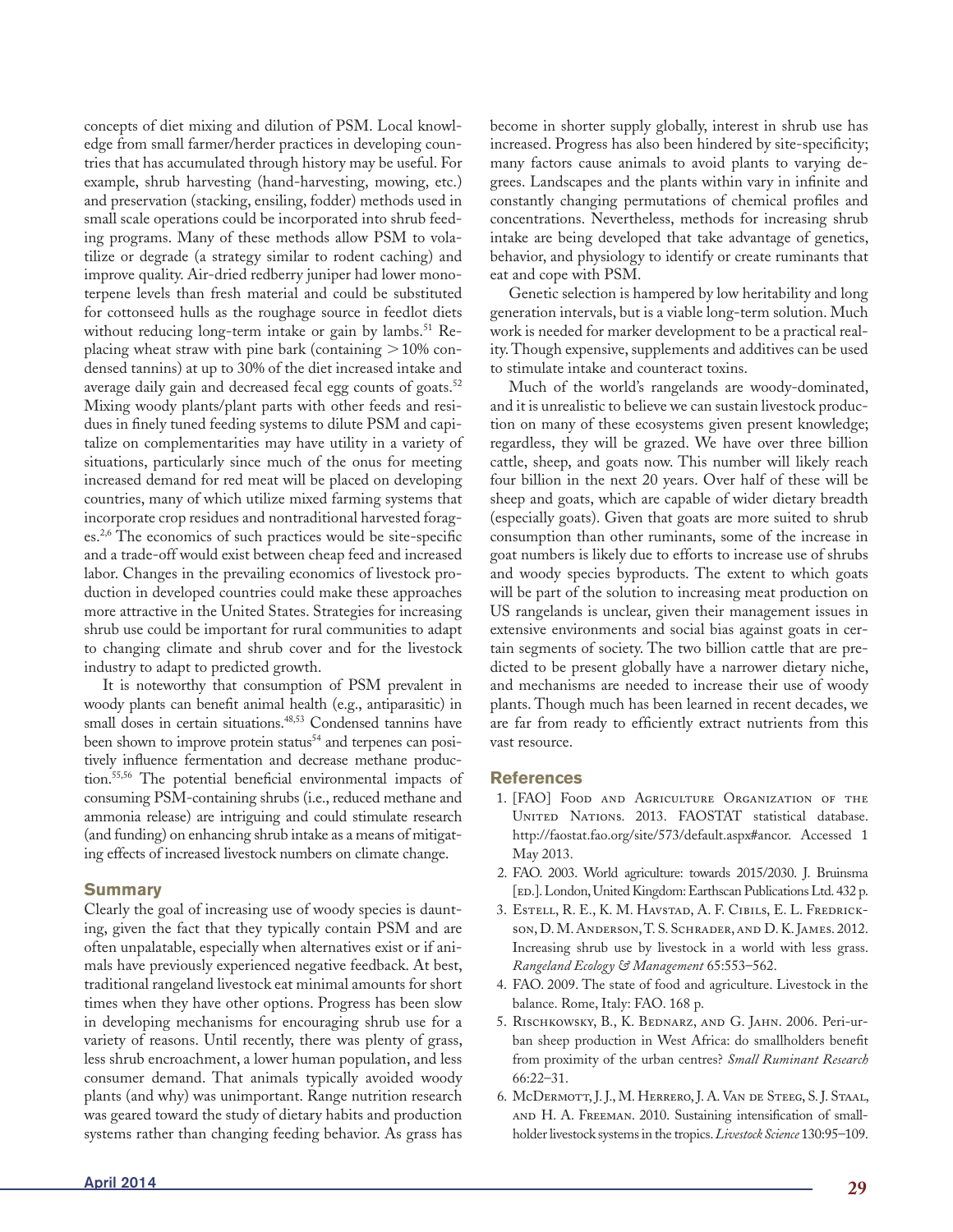- 7. Steinfeld, H., P. Gerber, T. Wassenaar, V. Castel, M. Rosales, and C. de Haan. 2006. Livestock's long shadow. Environmental issues and options. Rome, Italy: FAO. 390 p.
- 8. Grice, A. C. 2006. The impacts of invasive plant species on the biodiversity of Australian rangelands. *The Rangeland Journal* 28:27–35.
- 9. MORGAN, J. A., D. G. MILCHUNAS, D. R. LECAIN, M. WEST, and A. R. Mosier. 2007. Carbon dioxide enrichment alters plant community structure and accelerates shrub growth in the shortgrass steppe. *Proceedings of the National Academy of Sciences* 104:14724–14729.
- 10. Van Auken, O. W. 2009. Causes and consequences of woody plant encroachment into western North American grasslands. *Journal of Environmental Management* 90:2931–2942.
- 11. Asner, G. P., A. J. Elmore, L. P. Olander, R. E. Martin, and A. T. Harris. 2004. Grazing systems, ecosystem responses, and global change. *Annual Review of Environment and Resources* 29:261–299.
- 12. Leng, R. A. 2002. Future direction of animal protein production in a fossil fuel hungry world. *Livestock Research for Rural Development* 14:1–9.
- 13. Holechek, J. L. 2013. Global trends in population, energy use, and climate: implications for policy development, rangeland management and rangeland users. *The Rangeland Journal* 35:117–129.
- 14. Fry, J. A., G. Xian, S. Jin, J. A. Dewitz, C. G. Homer, L. Yang, C. A. BARNES, N. D. HEROLD, AND J. D. WICKHAM. 2011. National land cover database for the conterminous United States. *Photogrammetric Engineering and Remote Sensing* 77:858–864.
- 15. USDA-NASS. 2013. National Agricultural Statistics Service. http://www.nass.usda.gov/. Accessed 2 May 2013.
- 16. Holechek, J. L., R. D. Pieper, and C. H. Herbel. 2011. Range management: principles and practices. 6th ed. Upper Saddle River, NJ, USA: Prentice-Hall/Pearson, Inc. 444 p.
- 17. Cibils, A. F., R. E. Estell, J. L. Holechek, and D. M. An-DERSON. 2013. Sustainable livestock production on rangelands: emerging trends in the USA. *In:* Proceedings of the VI Congreso Nacional, 9–12 April 2013; Santa Rosa, La Pampa, Argentina: Asociacion Argentina para el Manejo de los Pastizales Naturales. p. 37–42.
- 18. [USDI-BLM] US Department of the Interior–Bureau of Land Management. 2013. Fact Sheet on the BLM's Management of Livestock Grazing. http://www.blm.gov/wo/st/en/ prog/grazing.html. Accessed 6 May 2013.
- 19. USDI-BLM. 2011. Bureau of Land Management. Letter to permittees in Las Cruces Grazing District. Las Cruces, NM, USA: USDI-BLM. 11 p.
- 20. Peinetti, H. R., E. L. Fredrickson, D. P. C. Peters, A. F. Cibils, J. O. Roacho-Estrada, and A. S. Laliberte. 2011. Foraging behavior of heritage versus recently introduced herbivores on desert landscapes of the American Southwest. *Ecosphere* 2:1–14.
- 21. Snowder, G. D., J. W. Walker, K. L. Launchbaugh, and L. D. Van Vleck. 2001. Genetic and phenotypic parameters for dietary selection of mountain big sagebrush (*Artemisia triden-*

*tata* Nutt. ssp. *vaseyana* [Rydb] Beetle) in Rambouillet sheep. *Journal of Animal Science* 79:486–492.

- 22. Waldron, D. F., C. A. Taylor, Jr., J. W. Walker, E. S. Campbell, C. J. Lupton, T. D. Willingham, and S. Y. Landau. 2009. Heritability of juniper consumption in goats. *Journal of Animal Science* 87:491–495.
- 23. Dziba, L. E., J. O. Hall, and F. D. Provenza. 2006. Feeding behavior of lambs in relation to kinetics of 1,8-cineole dosed intravenously or into the rumen. *Journal of Chemical Ecology* 32:391–408.
- 24. Campbell, E. J., R. A. Frost, T. K. Mosley, J. C. Mosley, C. J. Lupton, C. A. Taylor, Jr., J. W. Walker, D. F. Waldron, and J. Musser. 2010. Pharmacokinetic differences in exposure to camphor after intraruminal dosing in selectively bred lines of goats. *Journal of Animal Science* 88:2620–2626.
- 25. Sorensen, J. S., M. M. Skopec, and M. D. Dearing. 2006. Application of pharmacological approaches to plant-mammal interactions. *Journal of Chemical Ecology* 32:1229–1246.
- 26. Campbell, E. S., C. A. Taylor, Jr., J W. Walker, C. J. Lupton, D. F. Waldron, and S. Y. Landau. 2007. Effects of supplementation on juniper intake by goats. *Rangeland Ecology & Management* 60:588–595.
- 27. Dziba, L. E., F. D. Provenza, J. J. Villalba, and S. B. Atwood. 2007. Supplemental energy and protein increase use of sagebrush by sheep. *Small Ruminant Research* 69:203–207.
- 28. Illius, A. W., and N. S. Jessop. 1996. Metabolic constraints on voluntary intake in ruminants. *Journal of Animal Science* 74:3052–3062.
- 29. Villalba, J. J., F. D. Provenza, and R. E. Banner. 2002. Influence of macronutrients and activated charcoal on intake of sagebrush by sheep and goats. *Journal of Animal Science* 80:2099– 2109.
- 30. Villalba, J. J., and F. D. Provenza. 2001. Preference for polyethylene glycol by sheep fed a quebracho tannin diet. *Journal of Animal Science* 79:2066–2074.
- 31. Rogosic, J., R. E. Estell, S. Ivankovic, J. Kezic, and J. Razov. 2008. Potential mechanisms to increase shrub intake and performance of small ruminants in Mediterranean shrubby ecosystems. *Small Ruminant Research* 74:1–15.
- 32. Decandia, M., M. Sitzia, A. Cabiddu, D. Kababya, and G. MOLLE. 2000. The use of polyethylene glycol to reduce antinutritional effects of tannins in goats fed woody species. *Small Ruminant Research* 38:157–164.
- 33. Henkin, Z., A. Perevolotsky, A. Rosenfeld, A. Brosh, F. D. Provenza, and N. Silanikove. 2009. The effect of polyethylene glycol on browsing behaviour of beef cattle in a tanniferous shrubby Mediterranean range. *Livestock Science* 126:245–251.
- 34. Utsumi, S. A., A. F. Cibils, R. E. Estell, S. A. Soto-Navarro, L. Chen, and D. M. Hallford. 2013. Effects of adding protein, condensed tannins, and polyethylene glycol to diets of sheep and goats fed one-seed juniper and low quality roughage. *Small Ruminant Research* 112:56–68.
- 35. Duncan, A. J., P. Frutos, and S. A. Young. 2000. The effect of rumen adaptation to oxalic acid on selection of oxalic-acid-rich plants by goats. *British Journal of Nutrition* 83:59–65.